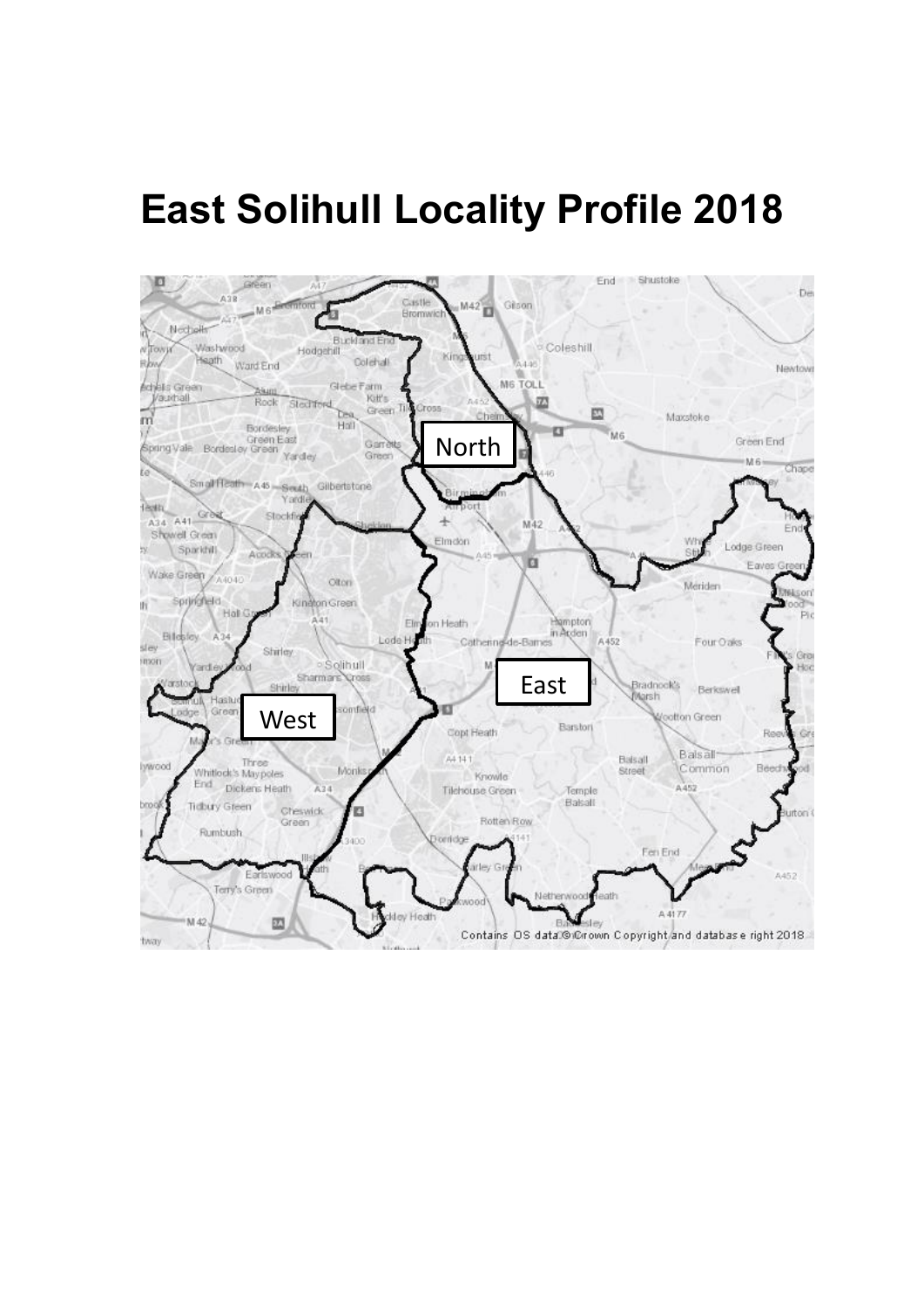## **EAST LOCALITY SUMMARY**

Covering the rural areas of the borough, deprivation is relatively limited in the East Solihull locality and compared with other areas and the demand for many services is low. However, the comparatively isolated nature of many communities in the locality and distance from service hubs presents challenges of its own, particularly providing care and support for the East's relatively large older population.

### People and Place

- With 25% aged 65 years and over, East Solihull has the oldest population in the borough. In some LSOA neighbourhoods over 7% of residents are aged 85+.
- The older population is the fastest growing section of the population with the number aged 65+ increasing by 17% in the 5 years to 2016 and those 85+ by 25%.
- Over 94% of the population are White, with all other ethnic groups under-represented compared to England as a whole.
- Single person households are less common than elsewhere in the borough, although they are increasing more than other household types.
- There is a far greater proportion of owner occupied households than across England as a whole, although in a local context socially rented households are an important feature of some neighbourhoods in Knowle and Meriden.
- East Solihull is subject to very low levels of overall deprivation, although the relatively isolated nature of some neighbourhoods means that LSOAs in the area are amongst the most deprived in relation to the IMD's Barriers to Access to Housing and Services domain.
- There are nine housing development sites designated in the draft Local Plan in East Solihull which have an estimated capacity for just over 2,500 new housing units. This represents 29% of the borough total.

### Community View

- A large majority of East Solihull respondents to the Place Survey are satisfied with the area as a place to live (97%) with responses also showing that it is a socially cohesive area.
- Road & pavement repairs, support for people who are caring for others and support in the community for people who require care to live independently are most frequently cited as aspects of the local area that need improving.
- Less than one in three respondents think they can influence local decisions, although at 41% participation in volunteering is the highest in the borough.
- A large majority of East Solihull tenants and residents responding to Solihull Community Housing's STAR survey are satisfied with their local neighbourhood (87%).
- This is higher than the borough average, as is the proportion satisfied with the quality of their home (83%) and the proportion who think their rent provides value for money (84%).

### Local Area Need

 East Solihull residents are far less likely than elsewhere in the borough to be dependent on an out of work benefit, housing benefit or tax credits.